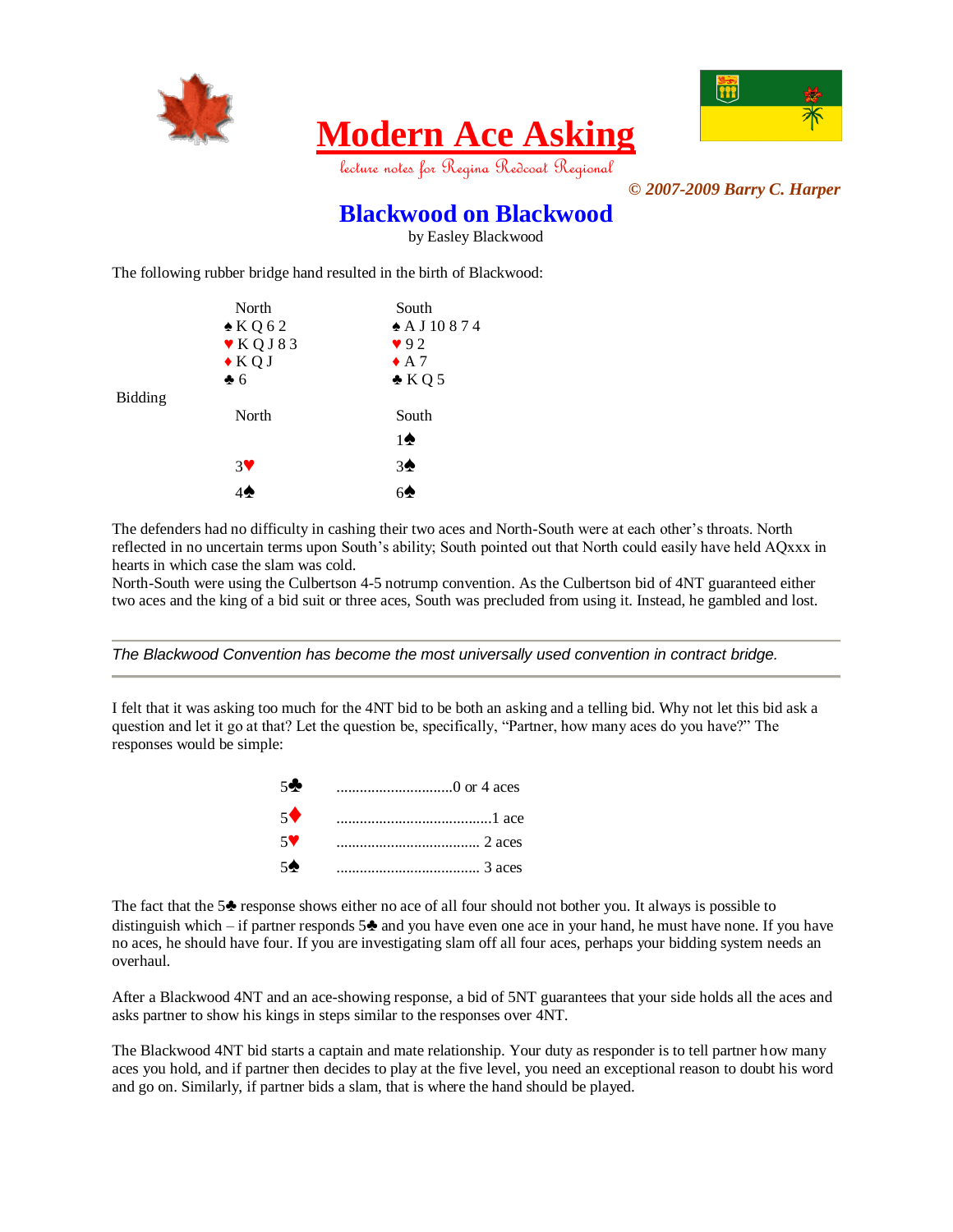However, once partner bids 5NT, confirming possession of all four aces and showing an interest in a grand slam, you come into your own. No longer need you meekly respond with the number of kings you hold – you may exercise judgment. A solid suit of your won that will provide discards or a singleton in an unbid suit may be all that partner needs to make a grand slam, even if one or more kings is missing, and you may jump straight to the grand slam. Caution – danger!

The first thing to learn about the Blackwood Convention is that it is not suitable for all hands in the slam zone. Possession of a combined point count of at least 33 does not guarantee that a slam can be made. You cannot be missing two aces, but there is the possibility that you are missing the ace and king of the same suit, and the opponents can cash two quick tricks in that suit. The Blackwood Convention will not uncover this fact.

Consider this hand:

 $\triangle$  KQ J 764  $\triangledown$  KQ 10  $\triangle$  76  $\triangle$  A Q

You open the bidding with 1♠ and partner makes a forcing raise to 3♠. It is obvious that if partner holds the right cards, you should be able to make a slam, so you bid a Blackwood 4NT. Partner dutifully responds 5♥, showing two aces. Whiter now? Partner could hold either of these two hands:



The point count and distribution pattern of the two hands are exactly the same. However, opposite hand (a) there are two quick losers; with hand (b) 12 tricks are there for the taking.

Thus we have discovered the first cardinal rule for not applying Blackwood: Do not use Blackwood with a worthless doubleton in an unbid suit.

An extension of the above principle brings us to the second cardinal rule: Do not use Blackwood with a void. Unless partner's response confirms that your side holds all of the aces, you will not know whether one of his aces is in your void suit. If it is, you might have too many losers in one of your side suits.

In summary: If partner's response to your 4NT inquiry for aces will not tell you whether or not to bid a slam, DO NOT employ Blackwood.

#### *About Easley Blackwood*

*When the late Easley Blackwood first thought of the convention\* that bears his name, he was a rising star in the insurance world. He [submitted](http://www.acbl.org/news_archive.php?id=47) the original article to "The Bridge World" magazine in 1934 under the [nom-de-plume](http://www.acbl.org/news_archive.php?id=47) Earnest Wormwood, as he was not eager for publicity. It was returned by the late Albert Morehead with a polite note that the Wormwood Convention would never become popular! Morehead was rarely wrong in these matters, but this time… The Blackwood Convention has become the most universally used convention in contract bridge. As a natural corollary, it also has become the most misused.* 

*Many players tend to overlook the fact that the Blackwood Convention was designed as much to stay out of unmakable slams as to get to slams where the only information needed is the number of aces held by the partnership*

**From ACBL website:** <http://www.acbl.org/play/great-conventions.php?convention=blackwood&action=Go>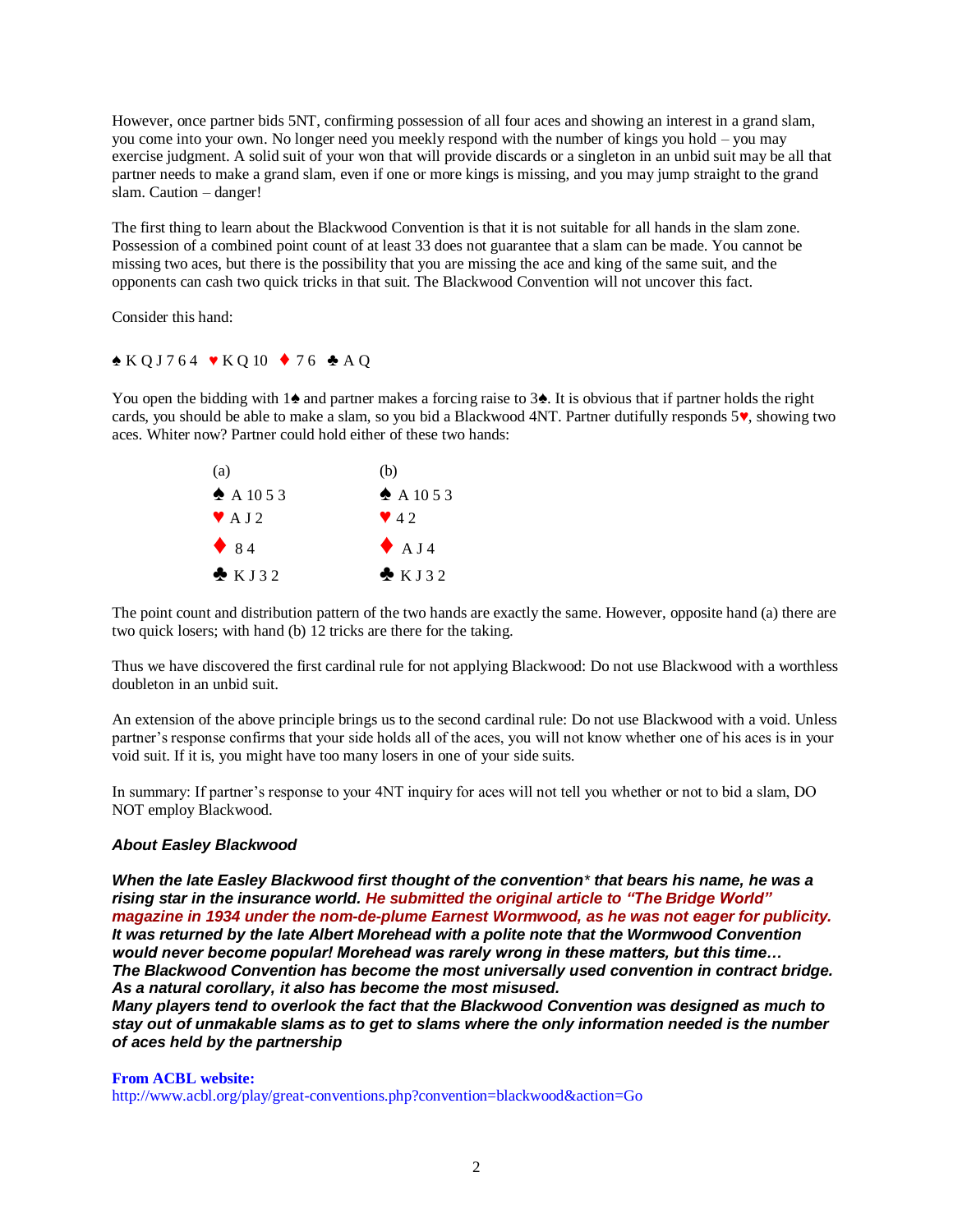*Rotman-Glubok had confusion over Roman key-card Kickback or whatever (O for the days when there were but four aces, and four notrump asked about them!)*

*"Edgar Kaplan - Baltimore Spingold, II", TBW 11/1987, p. 8*

### **Roman Keycard Blackwood**

The King of the agreed suit plus the four aces are considered **key cards**, five in all. A slam should not be considered unless a minimum of four key cards are held jointly.

The queen of the agreed suit is shown in the response to 4NT, but only when 2 keycards are held. These are the responses to Roman Key Card Blackwood 4NT (*1430 Responses*):

 $5 - 1$  or 4 key cards  $5 \bullet = 0$  or 3 key cards  $5\mathbf{v} = 2$  or 5 key cards without the Q of trump 5 $\triangle$  = 2 or 5 with the Q of trump  $5NT = 2$  key cards with a void 6 suit  $= 1$  key card with a void in bid suit 6 trump suit  $= 1$  key card with a void in higher ranking suit

(With 3 or 4 key cards and a void show your key cards and then decide what to do or bid 7 directly over 4NT)

Also, a  $5<sup>th</sup>$  trump when the asker is expecting 4, or a  $4<sup>th</sup>$  trump when asker is known to have at least 6, counts as the Q.

In normal Blackwood it was always assumed you could tell whether responder had zero or four aces, similarly with Key Card it is assumed the auction would reveal whether the answer was  $0/3$ ,  $1/4$  or  $2/5$ . The French team proved even the original Blackwood assumption wrong in 1971: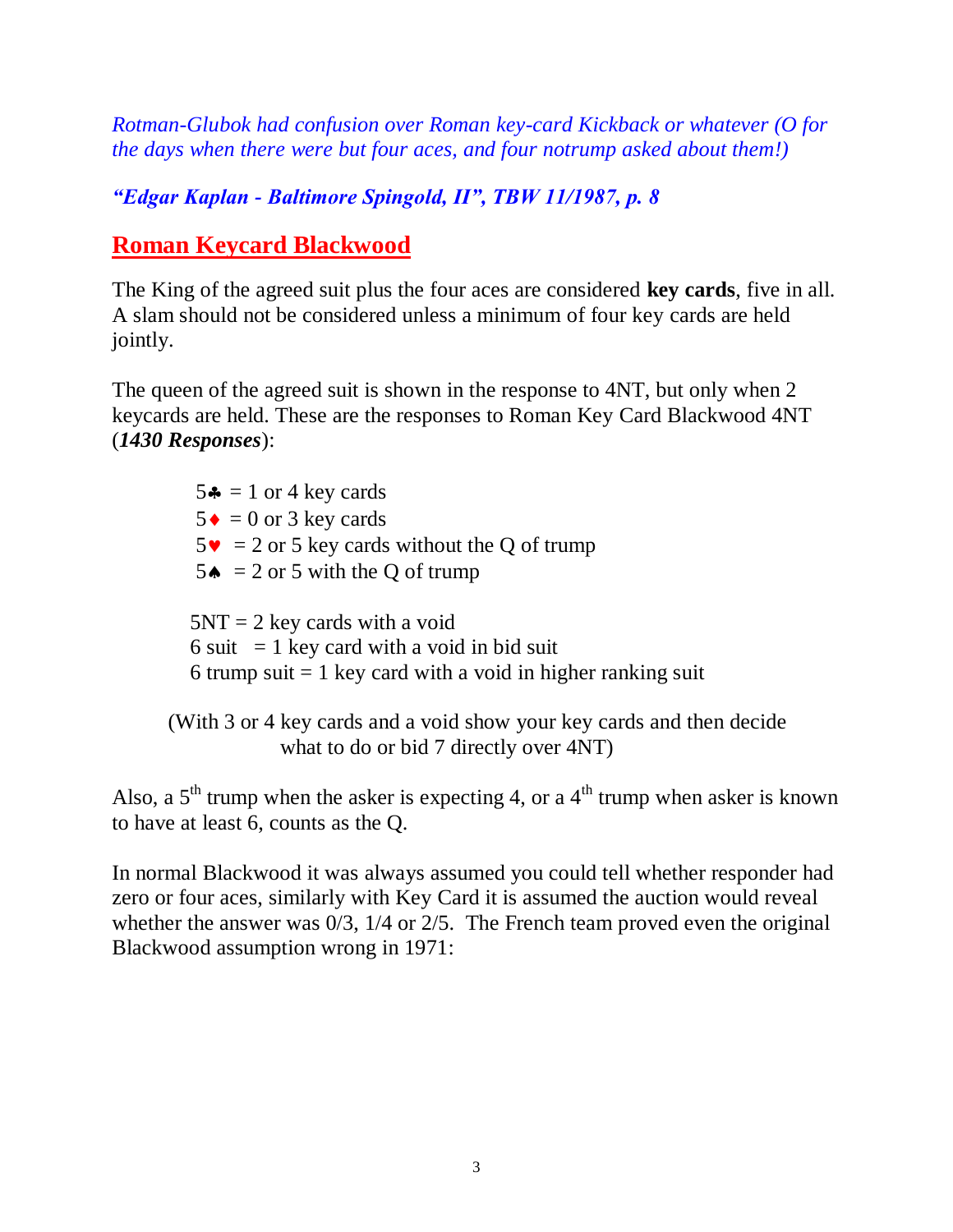#### **Hands of Fate: The Blackwood Ambiguity**

France v Brazil Taipei 1971

Imagine yourself sitting South as Dealer in the above match when the following collection arrives:  $\triangle \mathbb{Q} \times \mathbb{K}$ QJ83  $\triangle \mathbb{Q} \times \mathbb{K}$ QJ1093.

Not bad**,** fourteen points and two singletons, a four-loser hand. Playing Acol, you open 14, partner responds 1 $\bullet$  and you bid 1 $\bullet$ . Partner raises to 3 $\bullet$  which you take as forcing and bid a Blackwood 4NT for Aces. Partner's 5<sup>\*</sup> shows 0 or 4 and, with the opposition silent, you know that he holds all four aces. Your bid of  $7\bullet$  is a formality but now West doubles and when dummy goes down you know why. Partner's holding is ▲ KJ43  $\blacktriangledown$  10972 ◆ 109762 ↔ - and you have found a hopeless grand slam missing all four aces.

Until this hand, it had been considered impossible to misunderstand the 5 $\clubsuit$ response.

Our conventions expert, Tog, rarely uses straightforward Blackwood, but reckons that those who do should hold two aces themselves before asking.

#### **Postscript: There is no need to shed tears for the French pair as France had already qualified by the time this hand was played.**

If two key cards are missing, sign off at the five-level. If one key card is missing bid six if you hold the trump queen. If not, check whether partner has it if you can do this without bypassing your trump suit at the five-level. If that is impossible, bid six if you hold the jack of trump or you know there are nine or more trumps between you. Otherwise, sign off at the five-level.

Here is some auction examples:

|                                       | 1) 1. (P) $2\mathbf{v}$ (P) 4NT - must answer key card in $\mathbf{v}$ .                  |
|---------------------------------------|-------------------------------------------------------------------------------------------|
|                                       | 2) $1 \triangle (P) 2 \vee (P) 2 \triangle P 4NT$ - must answer key card in $\triangle$ . |
| Partner                               | You                                                                                       |
| $A$ Axxxx                             | $\triangle$ Kxxxx                                                                         |
| $\blacktriangleright$ KQ <sub>x</sub> | $\blacktriangledown$ XX                                                                   |
| $\triangle$ AKQ <sub>x</sub>          | $\triangle$ XXX                                                                           |
| $\clubsuit$ X                         | $\clubsuit$ AKJ                                                                           |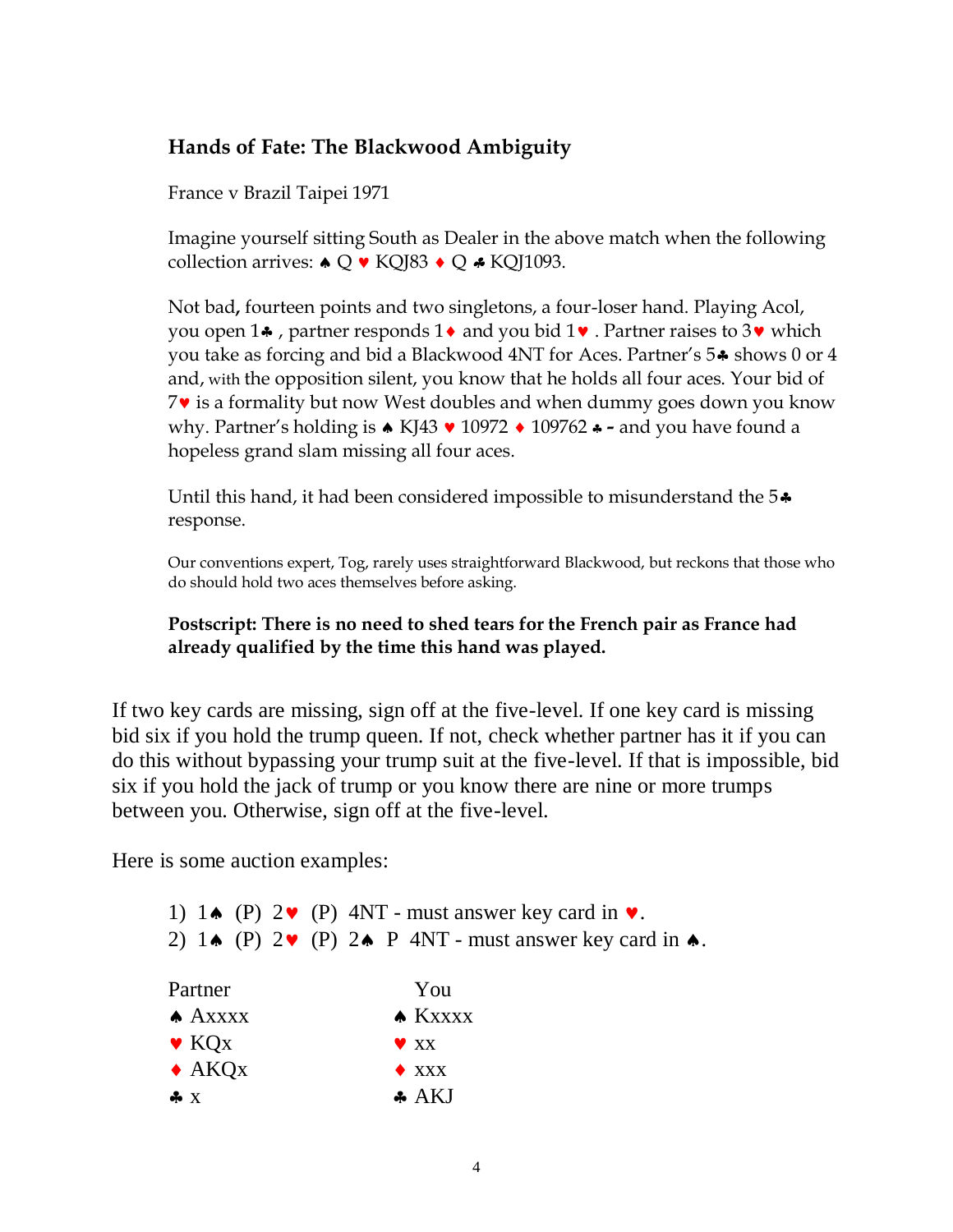| $1\spadesuit$ | $3 \triangle$ - limit raise                       |
|---------------|---------------------------------------------------|
| 4NT - KCB     | 5. - 2 key cards plus the Q, counting $5th$ trump |
| 6Ѧ            | Pass                                              |

Give East 4 cards in spades, and the response to 4NT is  $5\vee$ , showing 2 key cards without the Q. West does best to sign off in  $5\spadesuit$ . Missing an Ace plus four trumps including the Queen, avoid bidding a slam (unless holding the JT of trump).

#### **Rebid of 5NT**

After partner responds to RKB, a direct bid of 5NT asks for kings, excluding the King of the agreed suit, which has already been shown or denied. In most partnerships it also invites seven.

Responses to 5NT are:  $6\bullet = 0$ ,  $6\bullet = 1$ ,  $6\bullet = 2$ ,  $6\bullet = 3$  (alternatively specific Kings can be shown over 5NT:  $6 \cdot = \cdot k$  King,  $6 \cdot = \cdot k$  King, no  $\cdot k$  King, etc ...).

The 5NT bid promises the joint possession of the five key cards *as well as* the Queen of trump; therefore responder, if he chooses, may forego the king response and leap to grand slam.

#### **The Queen Ask**

Whenever your partner responds  $5\vee$  or  $5\triangle$  to RKB, the location of the trump Queen is shown or not. However, when partner responds either  $5 \cdot (1 \text{ or } 4)$  or  $5 \cdot$ (0 or 3), those responses neither show nor deny the Queen of trump.

The cheapest bid outside trump now asks *do you have the trump Queen?* Five of the trump suit denies the Queen (It is like a signoff). Six of the trump suit says I have the Queen of trumps, but no Kings. With the Queen of trump and some Kings, responder makes the bid at the 6-level they would normally have made in response to a 5NT King ask.

| You                                        | Partner                                     |
|--------------------------------------------|---------------------------------------------|
| $1\spadesuit$                              | $2\bullet$                                  |
| $4NT - KC$ in $\blacktriangleright$        | $54$ - showing 1 or 4 Keycards              |
| $5 \rightarrow -$ Asks for $\rightarrow Q$ | $5\blacktriangleright$ - Don't have trump Q |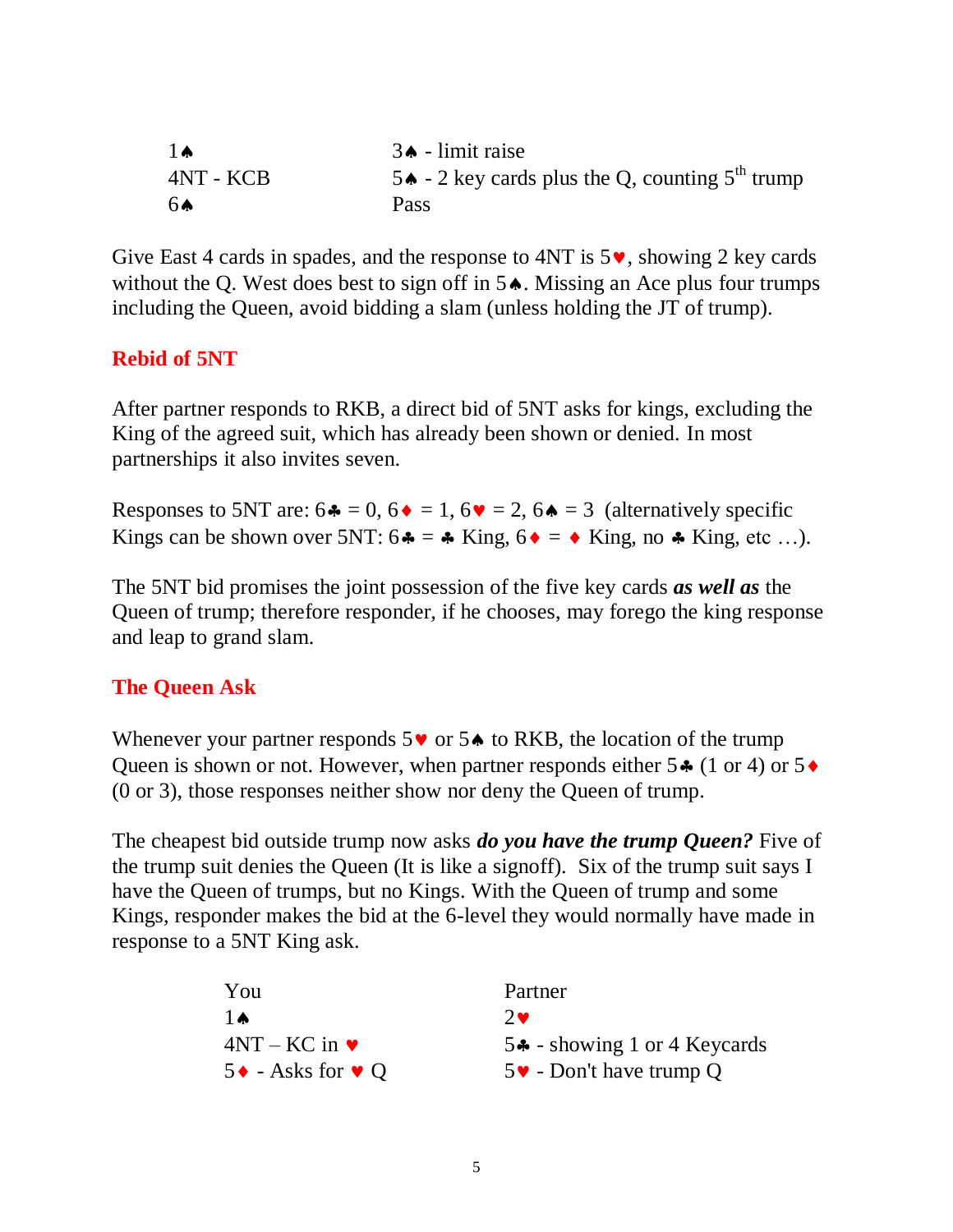When responding to the Queen ask,  $\bullet$  or  $\bullet$  will normally be the agreed suit. When the agreed suit is a minor, we can often ask for keycards lower than 4NT.

*Apparently, there was confusion over whether the king of diamonds should be counted as an ace on their auction, or only the king of hearts (how much simpler life was back then when there were only four aces instead five or six!). Obviously, the grand slam had no play.*

*"Edgar Kaplan - Championships in Jamaica, III", TBW 3/1988, p. 7*

#### **For Hearts:**

When  $\vee$  is the trump suit and the response is 5 $\div$  (1 or 4), 5 $\leftrightarrow$  is the Q ask; 5 $\vee$  is a sign off. *<see page 13 for an explanation of why use 1430 responses>*

When the response is  $5 \bullet (0 \text{ or } 3)$  it is assumed that partner knows whether you have 0 or 3 key cards from the bidding. It is very difficult to ask for the Q when  $\bullet$ is the trump suit if you have a  $5 \triangleleft$  response to the Ace ask; so if you ask for the trump Queen (by bidding  $5\spadesuit$ ), it usually implies that you are interested in a grand slam.

#### **For Spades:**

When  $\bullet$  is the trump suit and the response is 5 $\bullet$  (1 or 4), 5 $\bullet$  is the Queen ask (just as when  $\bullet$  is the trump suit).

However, when the response is  $5 \cdot (0 \text{ or } 3)$ ,  $5 \cdot \text{ is the Queen ask and } 5 \cdot \text{ is to play.}$ Any other response to the Queen ask other than  $5\spadesuit$  promises the Q.

If playing number of Kings, respond as you would to 5NT.

If playing specific kings, 5NT shows the Spade Queen and the King of the relay  $(5\vee)$  suit – the king of hearts. 64 shows the king of clubs and not the king of hearts,  $6 \triangleleft$  shows the King of diamonds and neither the King of hearts nor the King of clubs.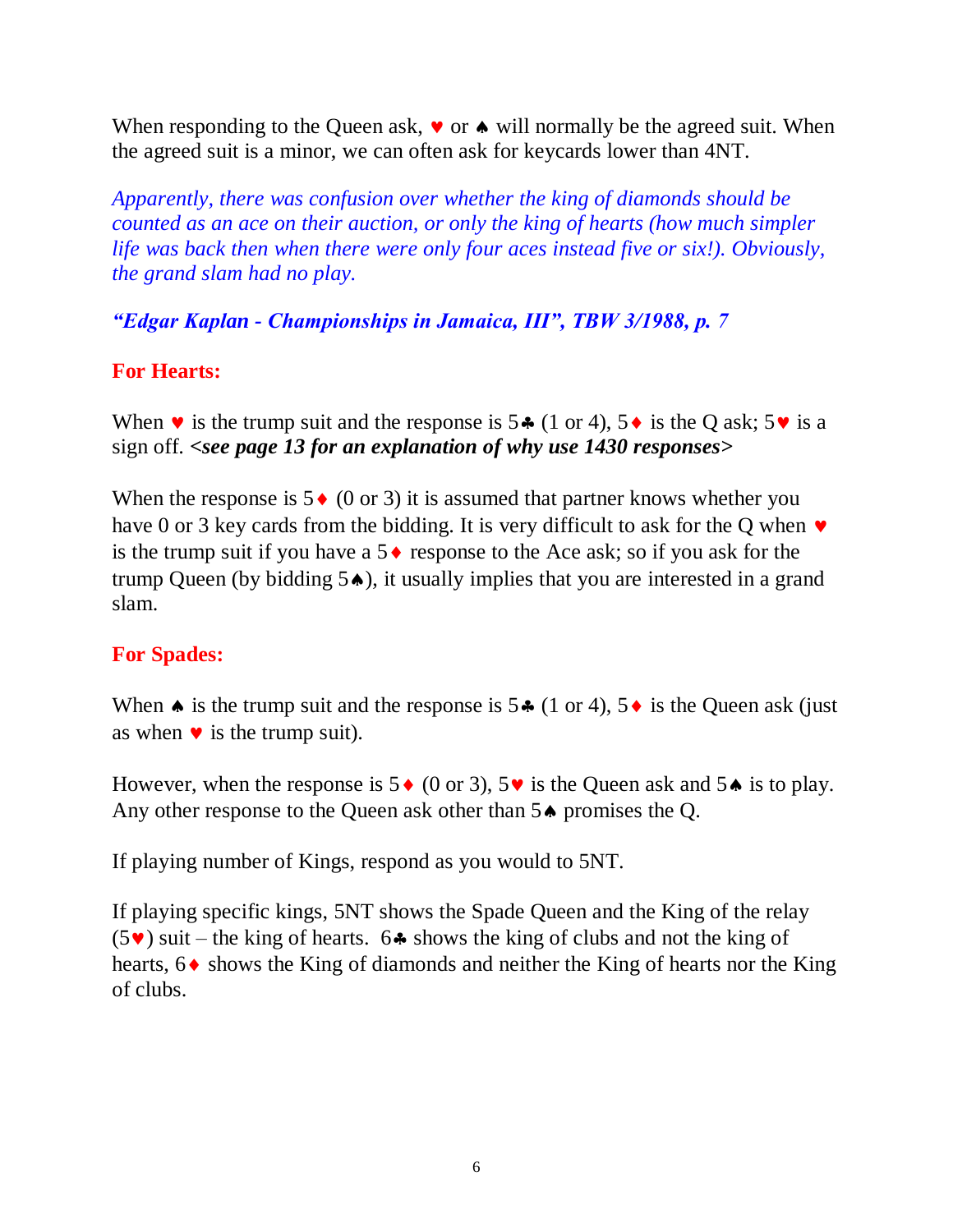#### **0314**

There are some reasons to play 1430 responses, especially when hearts are trumps, but the most important thing is to play the way you best remember, so if your choice is the more standard 0/3, 1/4, 2 without and 2 with responses then that is *definitely what you should play.*

#### **And another misunderstanding:**

During the 1964 United States Pair Trials in Miami Beach, Florida, one board contained what was later to be proclaimed as one of the most famous examples of the Winkle Squeeze, and it is presented below. The board was played by **Mr. B.J. Becker - South, Dorothy Hayden - North, Mr. Samuel Stayman - West** and **Mr. Victor Mitchell - East** in the compass directions illustrated.



In hindsight, it seems that the contract 3 No Trump would have been the better game. However, this contract would have been difficult to reach in view of no Heart stopper, and a possible 5-card Heart suit in the holdings of either opponent. *The final contract*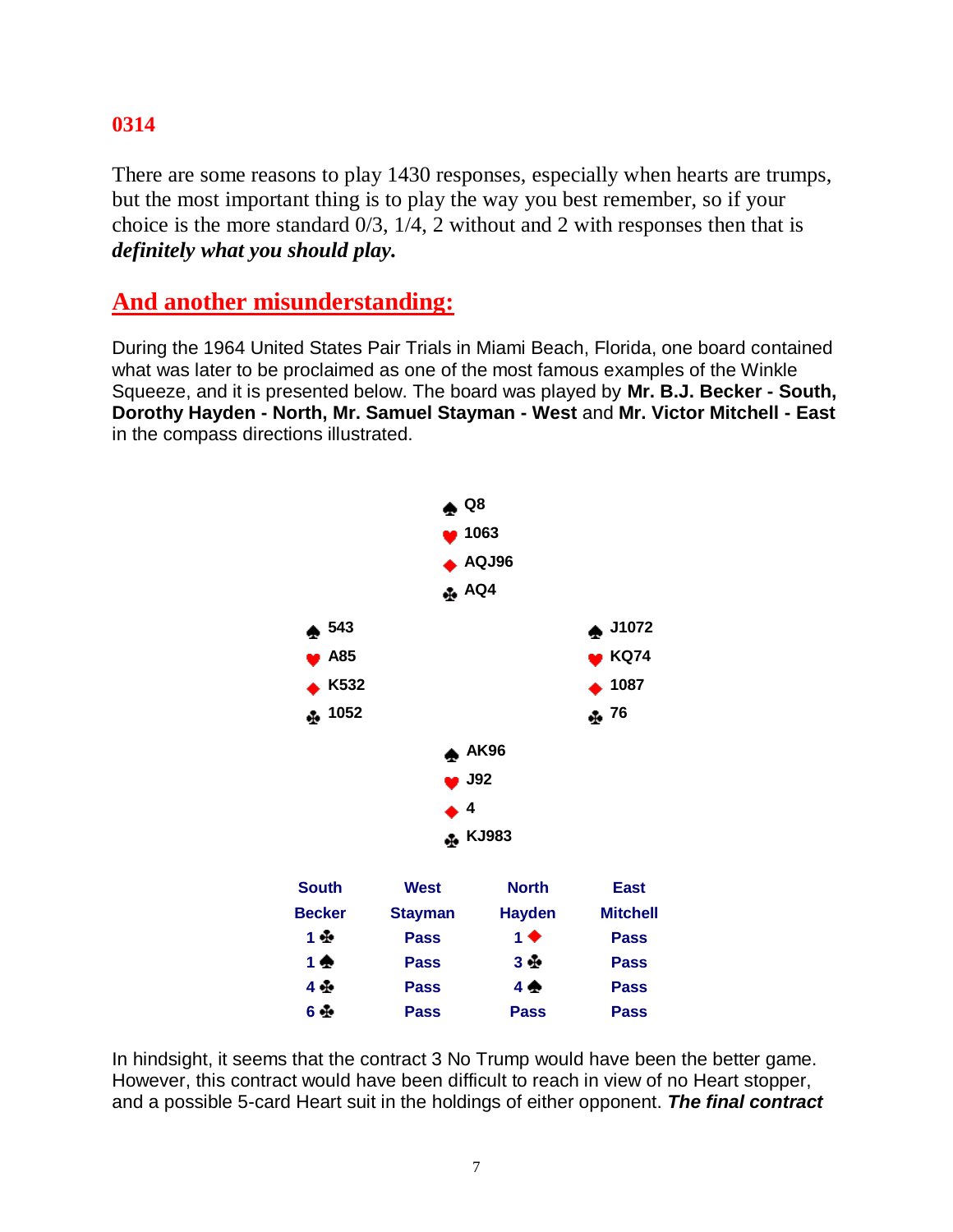*of 6 Clubs was also based on a misunderstanding of the partnership agreement that a bid of 4 Clubs would always be the Gerber convention after a Minor suit opening*. South therefore assumed that 4 Spades promised a singleton Heart, and bid the Club slam.

It seems that West, on lead, was also misled by the bidding and decided to lead a Diamond. Had West not been misled, West might have led a Heart, winning three Heart tricks, defeating the slam contract by two tricks before South could do anything. <*See page 14 for discussion of the play*>

#### *[The auction: 1S-4NT/5S-7D, with one ace missing]*

*Sanborn intended her five spades to show two key cards plus the queen of trumps. McCallum understood two aces plus the spade king. Oh, for the simple days when the deck had only four aces!*

#### *" Edgar Kaplan - Bowls of Chile, IV", TBW 5/1994, p. 19*

#### **Minorwood**

This is one of two modern methods to make ace asking more efficient. It attempts to solve the problem that a 4NT ace asking or KC asking response may get us past five of the trump suit. *They are useful, but like any other convention, they are useless if there are going to be memory problems. It takes a long time to recover the points lost due to an "accident".*

Minorwood applies on auctions where a minor suit is agreed, the auction is forcing and a jump to four of the minor is available. You could agree to use it on some specific auctions without a jump, but you should agree on each exact situation. One such situation is when 3NT is pulled to the agreed minor. If the 4m bidder just wanted to avoid 3NT and play in the agreed minor then they should bid five. Another situation is when the minor suit is agreed at the three-level and now four of that minor is asking for Key cards in the minor. A third situation is where one bidder has rebid a minor at the three-level and now we could agree that 4m is RKC.

Examples:

 $1 \cdot 2 \cdot$  \*  $*$  - Inverted raise  $4.8$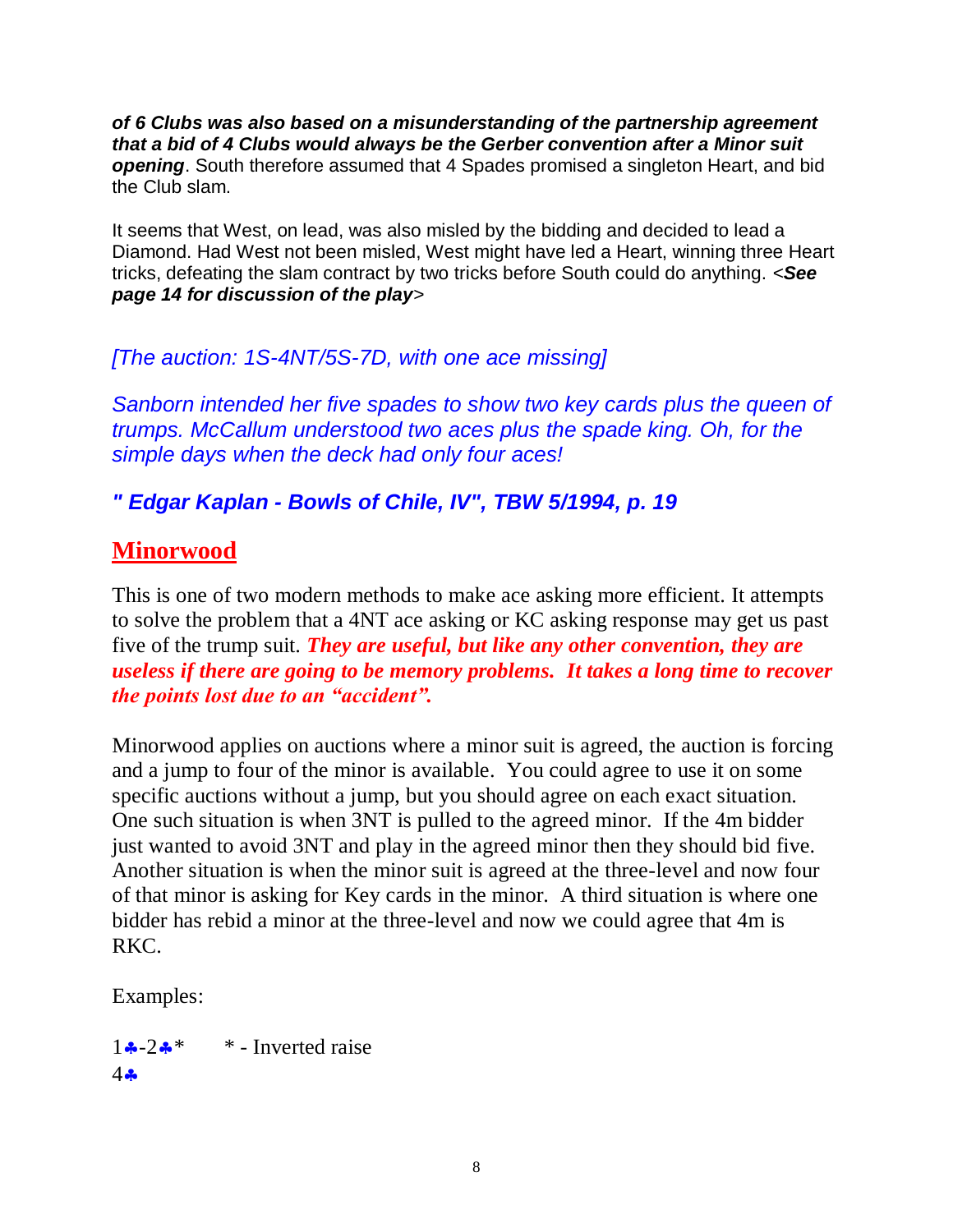$1\blacktriangledown -2\blacktriangle \blacktriangle^*$  \* - game force 4  $1 \cdot 2 \cdot$  \* - game force  $3 - 4 -$ 

*[On keycard disasters]*

*Many with-it partnerships are up to six aces, plus several queens of trumps -talk about inflation!*

*"Edgar Kaplan - 1990 Spingold", TBW 11/1990, p. 9*

## **Kickback**

Kickback is a method that eliminates the need for 1430 responses, and totally solves the problem that brought about the invention of 1430. It assigns the bid above four of an agreed suit as Key-card asking. In other words the only time 4NT is asking is when the agreed suit is spades.

When we have an agreed suit, the bid of four above our agreed suit is now reserved as KC asking for the rest of the auction. It doesn't matter how we get there, that bid is always KC asking.

I find the most useful agreement is to play  $4 \triangle$  as Kickback in hearts and when a minor suit is agreed, use Minorwood. The responses are 0/3, 1/4, 2/5 without the Queen and 2/5 with the Queen. A repeat of the Kickback suit is King asking.

Examples:

 $1\blacktriangleright$ -2NT<sup>\*</sup> \* - Jacoby: forcing raise  $4\spadesuit$  $1 - 1$  $3-4A$  $1NT-4$  \* \* - Texas Transfer  $4 - 4$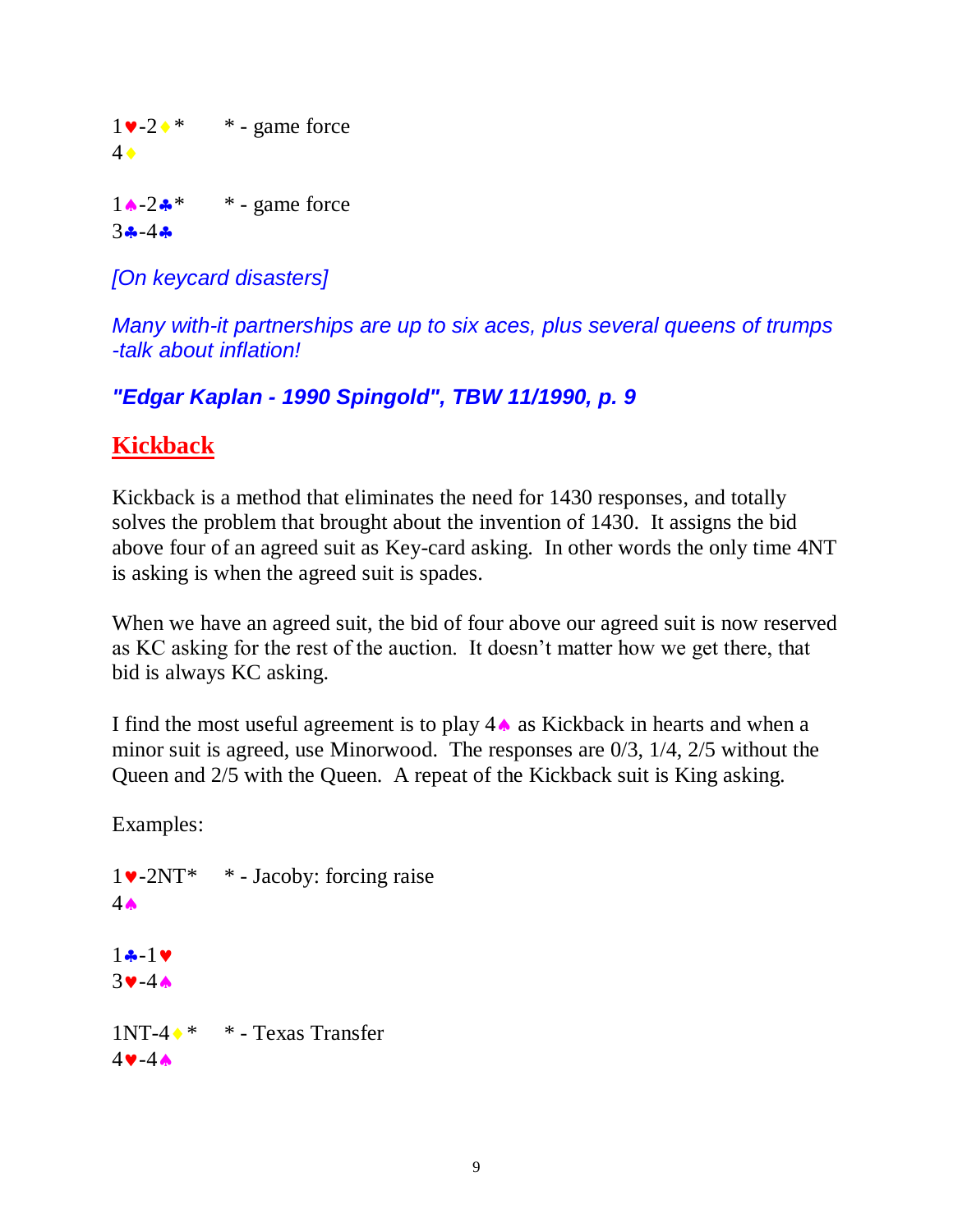$1 \cdot 2 \cdot$  \* - Game force

 $3-4$ 

This one is tricky, but it is a forcing auction and if you want to get to spades, you must bid  $3 \triangle$  first.

| $1 \wedge -2 \vee$                                 |                                                                                                                                                                                     |
|----------------------------------------------------|-------------------------------------------------------------------------------------------------------------------------------------------------------------------------------------|
| $3 - 3$                                            | This last call is natural and to play. If you wanted to Key Card                                                                                                                    |
| $4 \vee -4 \wedge$                                 | in hearts you had to do it a round earlier                                                                                                                                          |
| $1 - 1$                                            |                                                                                                                                                                                     |
| $39 - 34*$                                         | * - Cue bid                                                                                                                                                                         |
| $4 \spadesuit$                                     | Once hearts are agreed, $4 \triangle$ is reserved for either partner to<br>ask for key cards, no matter how you get there.                                                          |
| $1\blacktriangleright$ -2NT*<br>$3 \cdot -4 \cdot$ | * - Jacoby: forcing raise                                                                                                                                                           |
| $5 - \wedge$                                       | $\lambda$ - 2 <sup>nd</sup> step, 1/4 KC                                                                                                                                            |
|                                                    | Now $5 \cdot$ by responder is Queen ask; $5 \cdot \cdot$ is signoff and<br>$5 \triangle$ is King ask                                                                                |
| $1\blacktriangleright$ -2NT*                       | * - Jacoby: forcing raise                                                                                                                                                           |
| $4 - 5$                                            | Just like the response of 5NT to 4NT Blackwood, this shows<br>2 key cards and an unspecified void.                                                                                  |
| $1\blacktriangleright$ -2NT                        |                                                                                                                                                                                     |
| $4 \triangle -5NT$                                 | NT substitutes for the key card suit, so this shows a spade void<br>and 1 key card                                                                                                  |
| $1\blacktriangleright$ -2NT                        |                                                                                                                                                                                     |
| $4 - 6 -$                                          | Club void and 1 key card. In this method you never need to<br>jump to 6 of the trump suit to show a higher ranking void,<br>because there is always room to show the specific void. |

In an auction where  $4 \triangleq 1$  is Kickback, then 4NT is either natural or it becomes whatever  $4\spadesuit$  would normally have been (Q-bid, splinter, exclusion etc ...).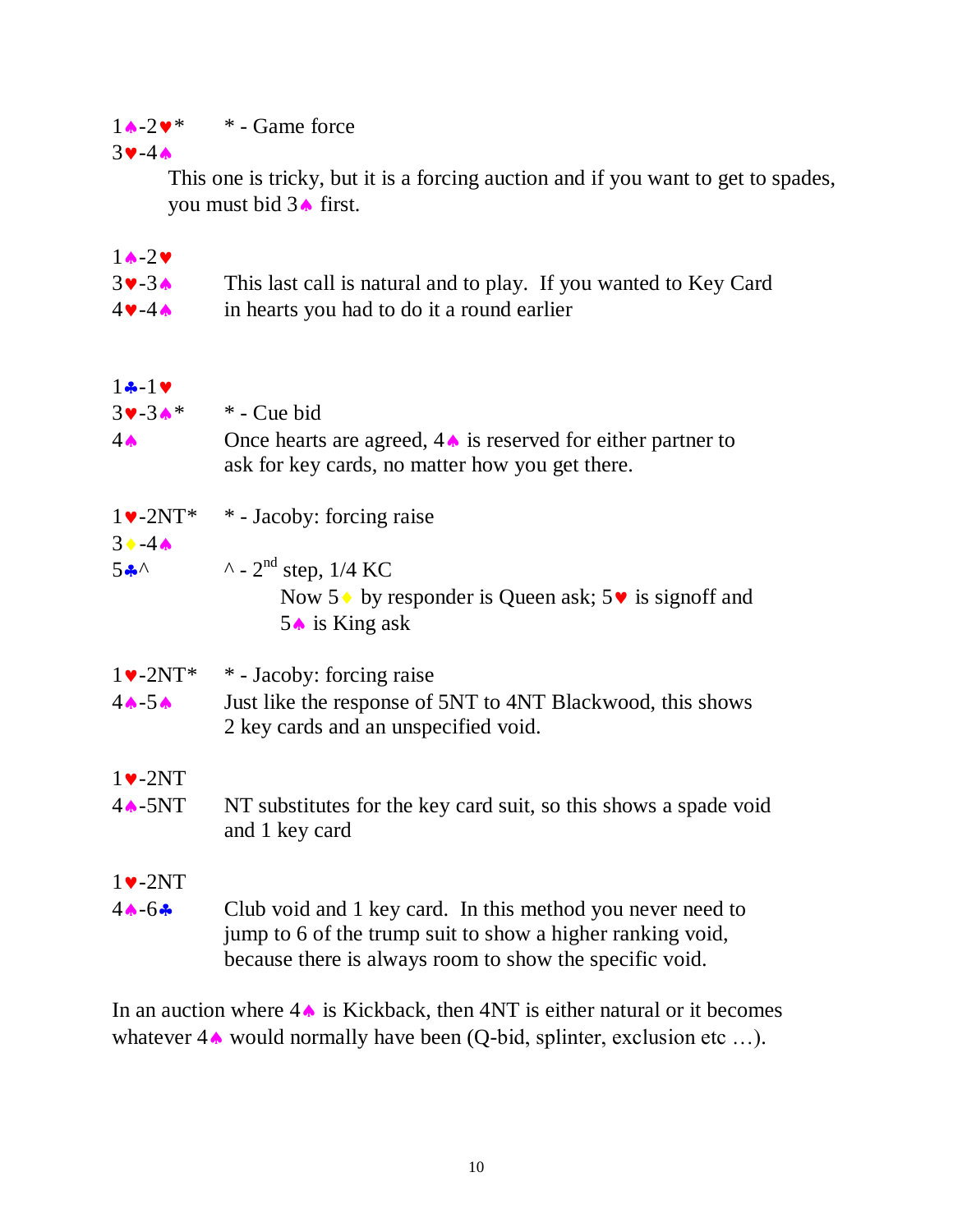| $1 \vee -2 \triangle$ |                                      |
|-----------------------|--------------------------------------|
| $3 - 3$               |                                      |
| 4NT)                  | Quantitative and natural (18-19 HCP) |

 $1\vee -2NT$ 

 $4N$ T Since  $4 \triangle 6$  is ace asking,  $4NT$  is exclusion in Spades (see below)

## **Exclusion Blackwood**

This is another modern treatment that is a more useful way to ask for aces. Let's say you have  $\triangle$  KQT864  $\triangledown - \triangle$  AKQ765  $\triangle$  4, and believe it or not, partner opens 1 Spade. All you care about is the black aces. The problem is that splinters or cue bidding auctions may not get partner to co-operate, and he could have  $\triangle$  J9753  $\triangledown$ AKQ4  $\rightarrow$  8  $\rightarrow$  KQJ, a full 16 HCP with no slam, or  $\rightarrow$  A7532  $\rightarrow$  AKJ9  $\rightarrow$  J8  $\rightarrow$  Q3 and a heart splinter would not turn him on, not to mention his poor trumps and lack of minor controls, but  $6 \triangle$  is frigid.

The answer is bid Jacoby 2NT to set the suit, and on your next turn bid  $5\vee$ , asking for key-cards in spades, but ignoring the heart suit.

With the  $1<sup>st</sup>$  hand:

 $1 \triangle -2NT$  $3 \cdot 5 \cdot 5 \cdot$  \* - Shortness in diamonds  $5 \triangle$ -pass

With the  $2^{nd}$  hand:

 $1$   $\triangle$  -2NT  $3NT*-5$  \*- Some extra values, no short suits  $5NT-6$ 

*I am reluctant to add this German auction to my vast list of KCB disasters (each one, Jeff assures me, was the fault of the players, not the method), since I do not really know what went wrong.*

#### *" Edgar Kaplan - Swiss teams, III" (report on 1990 Rosenblum Cup), TBW 4/1991, p. 8*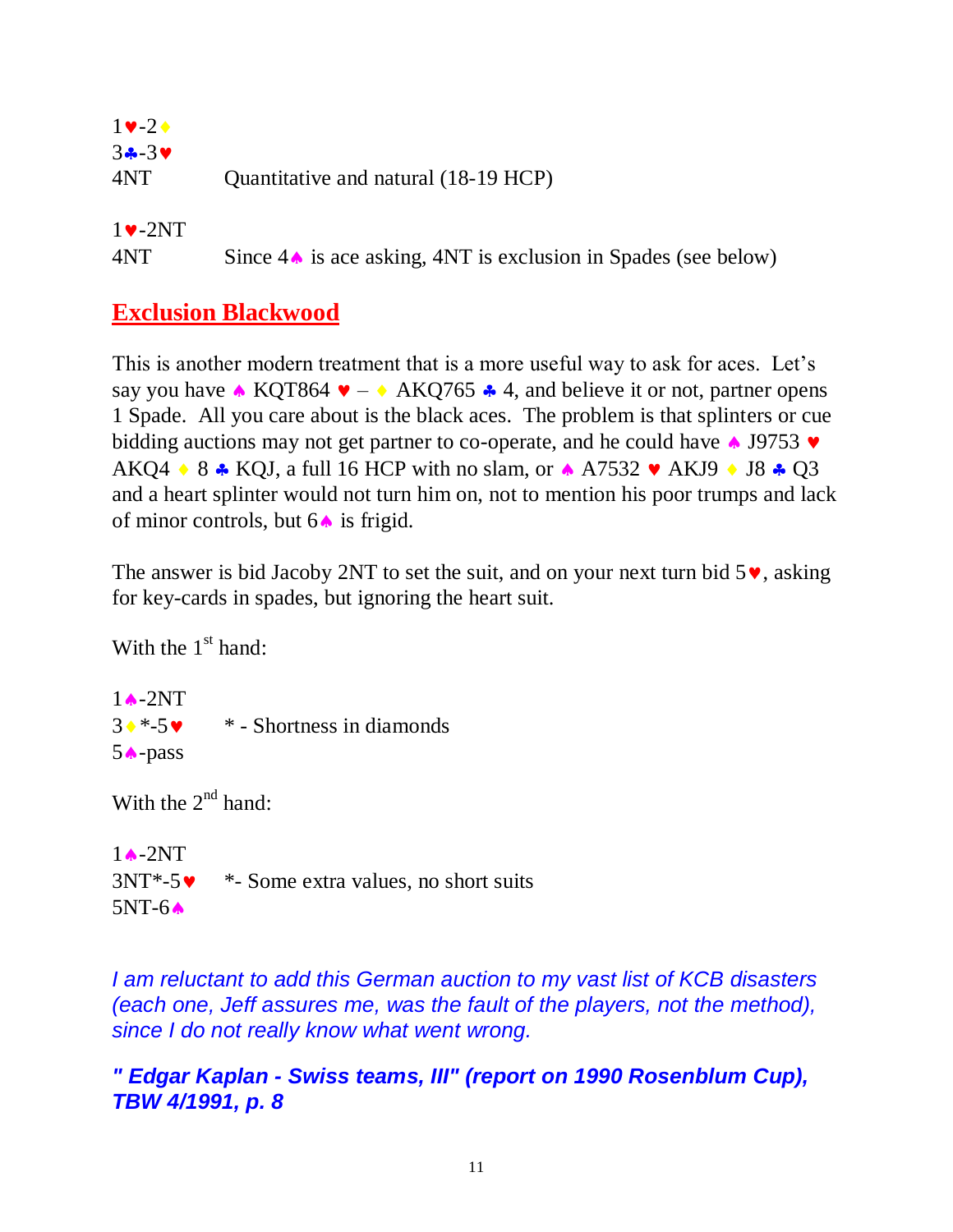#### **4 Key Card after pre-empts**

This is one of the more useful ideas in this paper and less prone to memory problems. The main idea is taking a somewhat useless bid and replacing it with a useful one. I cannot remember the last time partner opened  $3\vee$  and I wanted to bid four clubs natural.

Used over WTBs:  $2\bullet$ ,  $2\bullet$ ,  $2\bullet$  and  $3$ -bids  $3\bullet$ ,  $3\bullet$ .

4 $\clubsuit$  is 5-step key card  $(0,1,1+,2,2+)$ 

 $1<sup>st</sup>$  step 4  $\bullet$  – no key cards  $2<sup>nd</sup>$  step 4 $\blacktriangleright$  – 1 key card, no trump Queen  $3<sup>rd</sup>$  step 4 $\spadesuit$  – 1 key card + trump Queen  $4<sup>th</sup>$  step  $4NT - 2$  key cards, no trump Queen  $5<sup>th</sup>$  step  $5 - 2$  key cards + trump Queen

Only when the opening bid is  $3\clubsuit$ , is  $4\clubsuit$  a useful bid, so here we play  $4\spadesuit$  is 5-step key card.

 $1<sup>st</sup>$  step  $4 \vee -$  no key cards  $2<sup>nd</sup>$  step 4 $\spadesuit$  – 1 key card, no trump Queen  $3<sup>rd</sup>$  step  $4NT - 1$  key card + trump Queen  $4<sup>th</sup>$  step 5 $\clubsuit$  – 2 key cards, no trump Queen  $5^{\text{th}}$  step  $5 \cdot -2$  key cards + trump Queen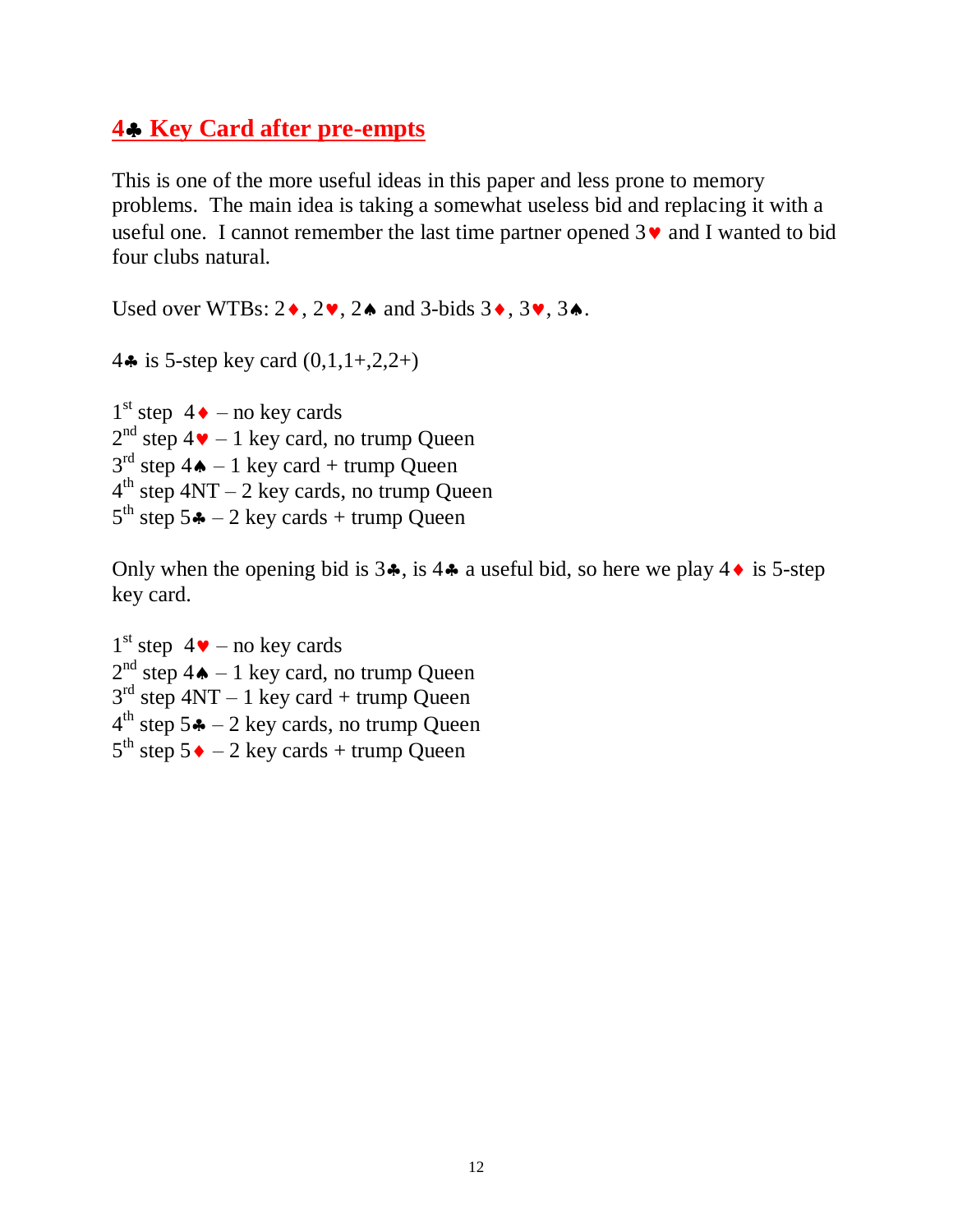## **Cavests, cautions, warnings and stipulations!**

#### Why 1430 Responses?

The original RKC responses of 0/3, 1/4, 2/5 without and 2/5 with, have no problems when spades is the agreed trump suit. One problem arises when hearts is agreed. That problem is the  $5 \triangleleft$  response makes asking for the Queen difficult. A "band-aid" solution to this problem was 1430 responses. This was done based on the frequency argument that responder was more likely to have 1 KC, than none. If they had three or four it didn't matter (much).

The problem is, you still have a problem when responder makes a  $5 \triangleleft$  response.

My belief is that the reason for the popularity is merely the mnemonic sound of "1430" as the same score as a major suit slam.

#### <u>Oces Osking in a minor</u>

Another "band-aid" that people use is that when a minor suit is agreed you need two aces to bid 4NT, to avoid the danger of getting past five of the trump suit. Either Minorwood or Kickback solves those problems.

Having said all that I've said I cannot emphasize enough the dangers of playing these devices. They are all extremely prone to memory problems and possibly to misunderstandings. Even the best players have had "accidents" with these tools.

#### Another Accident waiting to Happen

How do you ask for Kings? Using kickback it is easy, just bid five of the kickback suit. What about playing Minorwood? My agreement is that *4NT and five of our minor are always to play* after asking for Key Cards. To ask for Kings, bid the cheapest 5-level (5 $\bullet$  when clubs is our suit, 5 $\bullet$  when diamonds is our suit).

*The North-South auction in the Open Room was confused. It ended, like most confused slam auctions, in six notrump.*

## *"Edgar Kaplan - Tribulations, IV", TBW 12/1993, p. 33*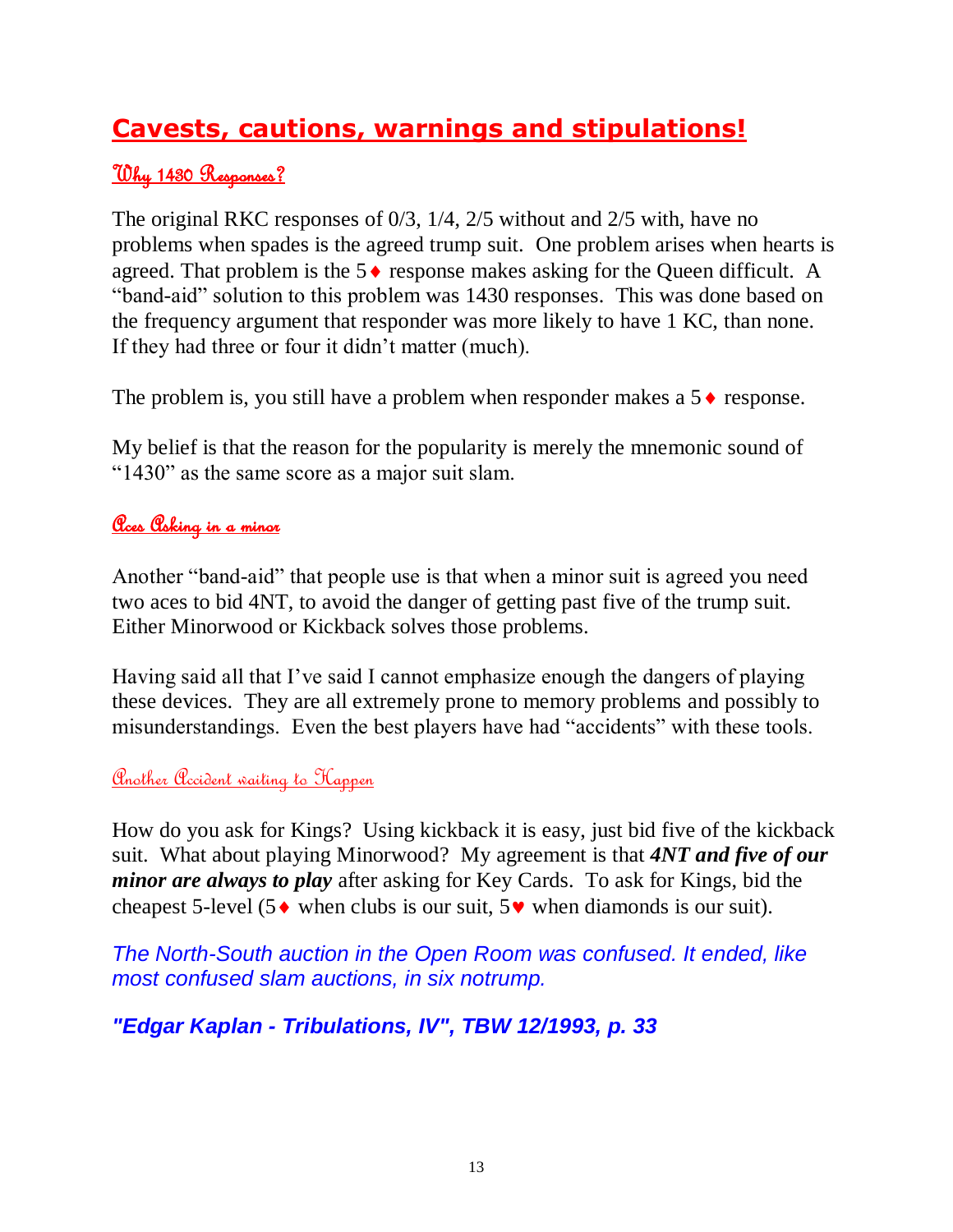# **WINKLE SQUEEZE**

This term designates a secondary squeeze that forces the opponents to choose between a throw-in and an unblock, but which of each costs a trick. The Winkle Squeeze was analyzed and named by **Mr. Terrence Reese**. The situation of the Winkle Squeeze is such that the declarer has sufficient winners for all but one of the remaining tricks, but the declarer is in a position where he can not take all of his tricks because of entry problems. The following illustrations should clarify this situation.



The declarer is South and South leads the Ace of Clubs. East is immediately squeezed in two suits, Spades and Diamonds. In order to protect the King of Spades, East must discard a Diamond. In the case that East discards a low Diamond, then South will throw East in by leading the Queen of Diamonds. East wins and must return a Spade. If East decides to discard the Ace of Diamonds on the Ace of Clubs, then South plays the Queen of Diamonds giving West the lead, who must then lead a Diamond to the winning Jack of Diamonds in the dummy.

During the 1964 United States Pair Trials in Miami Beach, Florida, one board contained what was later to be proclaimed as one of the most famous examples of the Winkle Squeeze, and it is presented below. The board was played by **Mr. B.J. Becker - South, Dorothy Hayden - North, Mr. Samuel Stayman - West** and **Mr. Victor Mitchell - East** in the compass directions illustrated.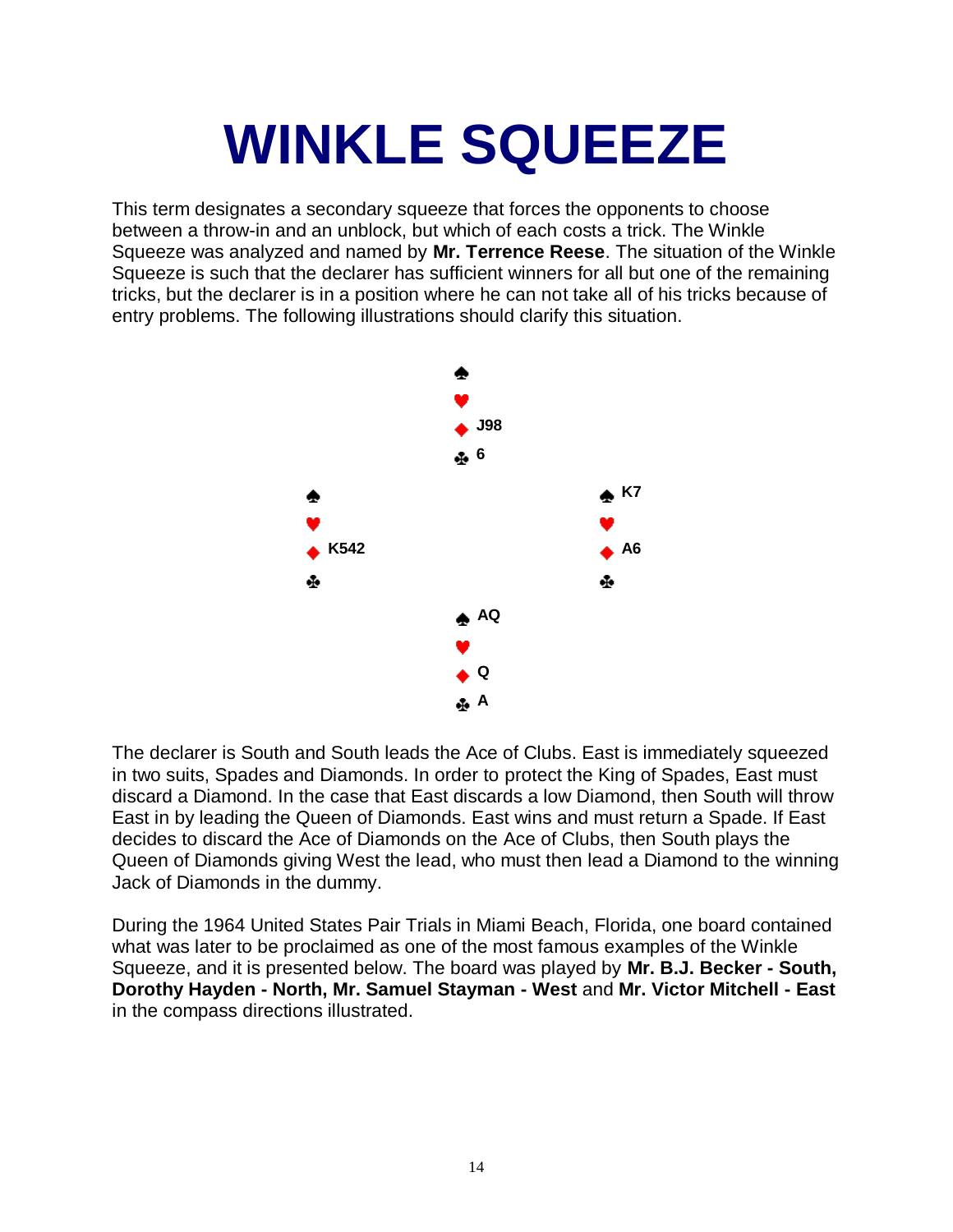

In hindsight, it seems that the contract 3 No Trump would have been the better game. However, this contract would have been difficult to reach in view of no Heart stopper, and a possible 5-card Heart suit in the holdings of either opponent. The final contract of 6 Clubs was also based on a misunderstanding of the partnership agreement that a bid of 4 Clubs would always be the Gerber convention after a Minor suit opening. South therefore assumed that 4 Spades promised a singleton Heart, and bid the Club slam.

It seems that West, on lead, was also misled by the bidding and decided to lead a Diamond. Had West not been misled, West might have led a Heart, winning three Heart tricks, defeating the slam contract by two tricks before South could do anything. South happily accepted the lead and finessed with the Jack of Diamonds. South then discarded a Heart on the Ace of Diamonds and ruffed a Diamond. South then entered the dummy with the Ace of Clubs, ruffed another Diamond, which felled the King of Diamonds, establishing the Queen of Diamonds as a winning trick. South then cashed the King and Queen of Clubs, eliminating all outstanding trumps. The lead was then, on the ninth trick, in the dummy and the position was as follows: